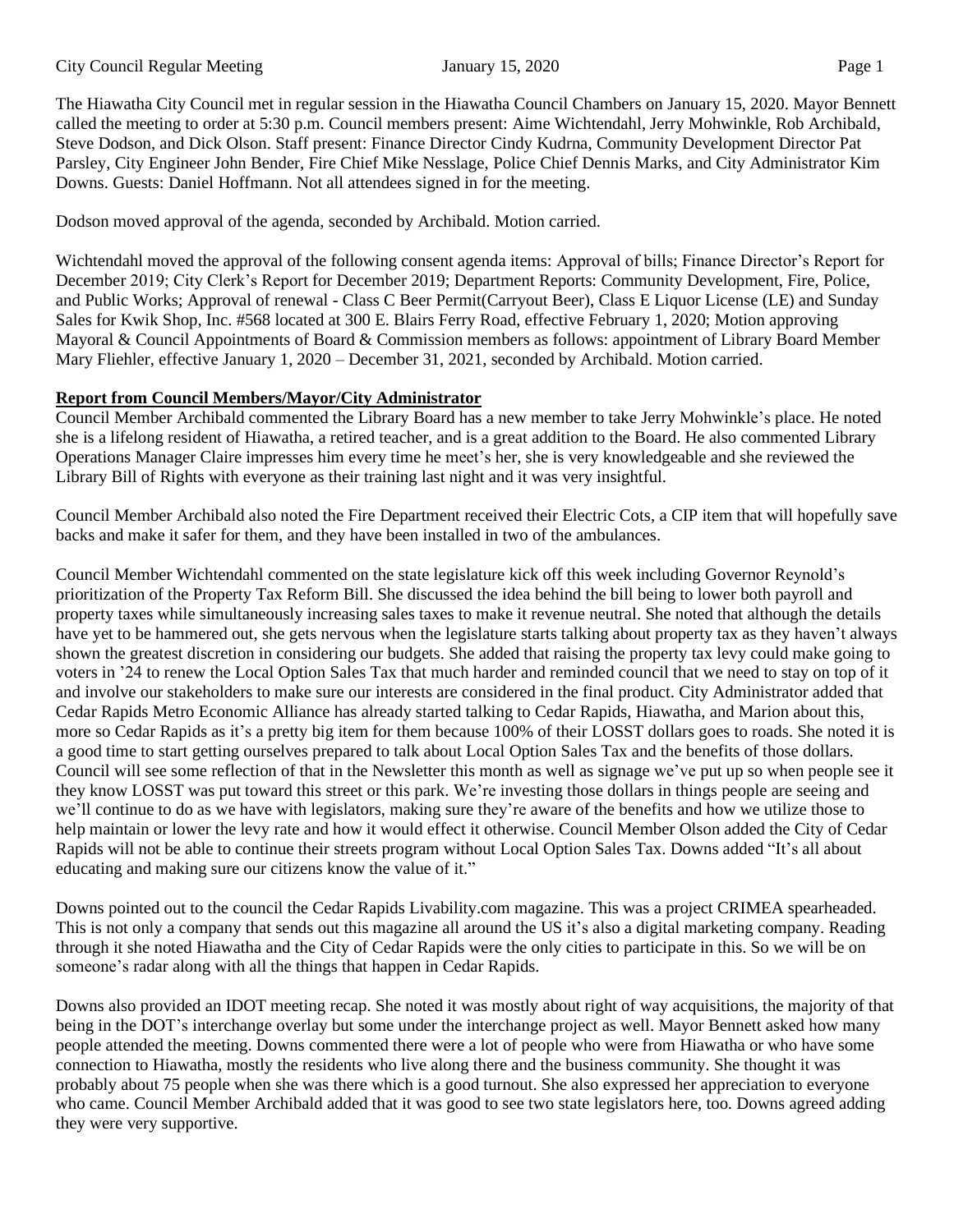Downs reminded the Council of the Willman Street Resurfacing Open House on the 29<sup>th</sup> from 5:30 to 6:30, the kick off for one of the spring or early summer projects. She noted we will be inviting those that live along that area, renters and owners, and describing to them what is happening. She reminded Council we are considering putting a sidewalk in along the North side of Willman Street to make the connectivity from the trail to the library and to the trail farther up. She encouraged them to stop by if they have time, otherwise we will be there to man that open house.

Downs reminded council of the Notice of Public Hearing for the Mixed Use Overlay District and noted we're starting that project. Planning and Zoning will have their public input meeting Jan  $27<sup>th</sup>$  and City Council will have this as a public hearing at our February 15<sup>th</sup> meeting. She noted between herself and Community Development Director Pat Parsley, they have spoken to 90% of the property owners. We're doing the best of our due diligence because of not only the overlay but there are some properties that the city is initiating the appropriate rezoning.

Downs noted Diamond V is expanding their footprint and they're working with Cedar Rapids Metro Economic Alliance to have an open house and they made a point to invite the Mayor, City Council, and her because they know they employ Hiawatha residents and wanted to make sure we were invited and had the opportunity to celebrate.

Downs also applauded Pat Parsley who was recognized by his peers as the Iowa IABO Building Official of the Year.

# **Consider Resolution authorizing the Finance Director to make the appropriate interfund transfer of sums and record the same in the appropriate manner for FY 2020 for the City of Hiawatha, Iowa**

Olson presented RESOLUTION #20-001 authorizing the Finance Director to make the appropriate interfund transfer of \$312,000 and record the same in the appropriate manner for FY 2020 for the City of Hiawatha, Iowa, seconded by Archibald. Roll call vote: AYES: Dodson, Olson, Wichtendahl, Mohwinkle, Archibald. NAYS: None. ABSENT: None. **RESOLUTION #20-001 adopted.** 

# **Traffic Light Signal Cameras**

Archibald presented RESOLUTION #20-002 approving a 28E Agreement between the City of Cedar Rapids and the City of Hiawatha for implementation and maintenance of traffic light cameras at each intersection, seconded by Dodson. Roll call vote: AYES: Dodson, Archibald, Wichtendahl, Mohwinkle, Olson. NAYS: None. ABSENT: None. **RESOLUTION #20-002 adopted.**

Council Member Archibald commented this is a good way to leverage the knowledge of our neighbors. Council Member Dodson agreed.

City Administrator Downs added this is a part of the fiber connectivity project so the dollars are available under that project.

Dodson asked about the camera recording data. City Engineer commented the data storage is a massive undertaking. He believes they store the information for a couple of weeks. He added this item is the maintenance of the entire signal for us. Marion has been doing it for us but he believes this is the way to go. They have been very efficient and helped us a lot. This would be the signals we own and the ones on Blairs Ferry we share.

Dodson asked if the images could be used to help with accident investigations. Bender said yes, the ones that Cedar Rapids has that would be stored. The ones on the next item will not be stored at this point until we figure out with Enseva if we can do that or not. For now, this would be live so you can go on a computer and pull up the intersection to see if there is a backup or delay.

Dodson asked if you can control the signals. Bender said that you can't control the signals, but you can control the camera to pan or zoom. Cedar Rapids will be able to control our signals and change timing; we will not be able to yet as it is a very expensive program.

Council Member Archibald clarified that they will all be synced together now to help with some of the traffic. City Administrator agreed adding they will be able to see the traffic flow now.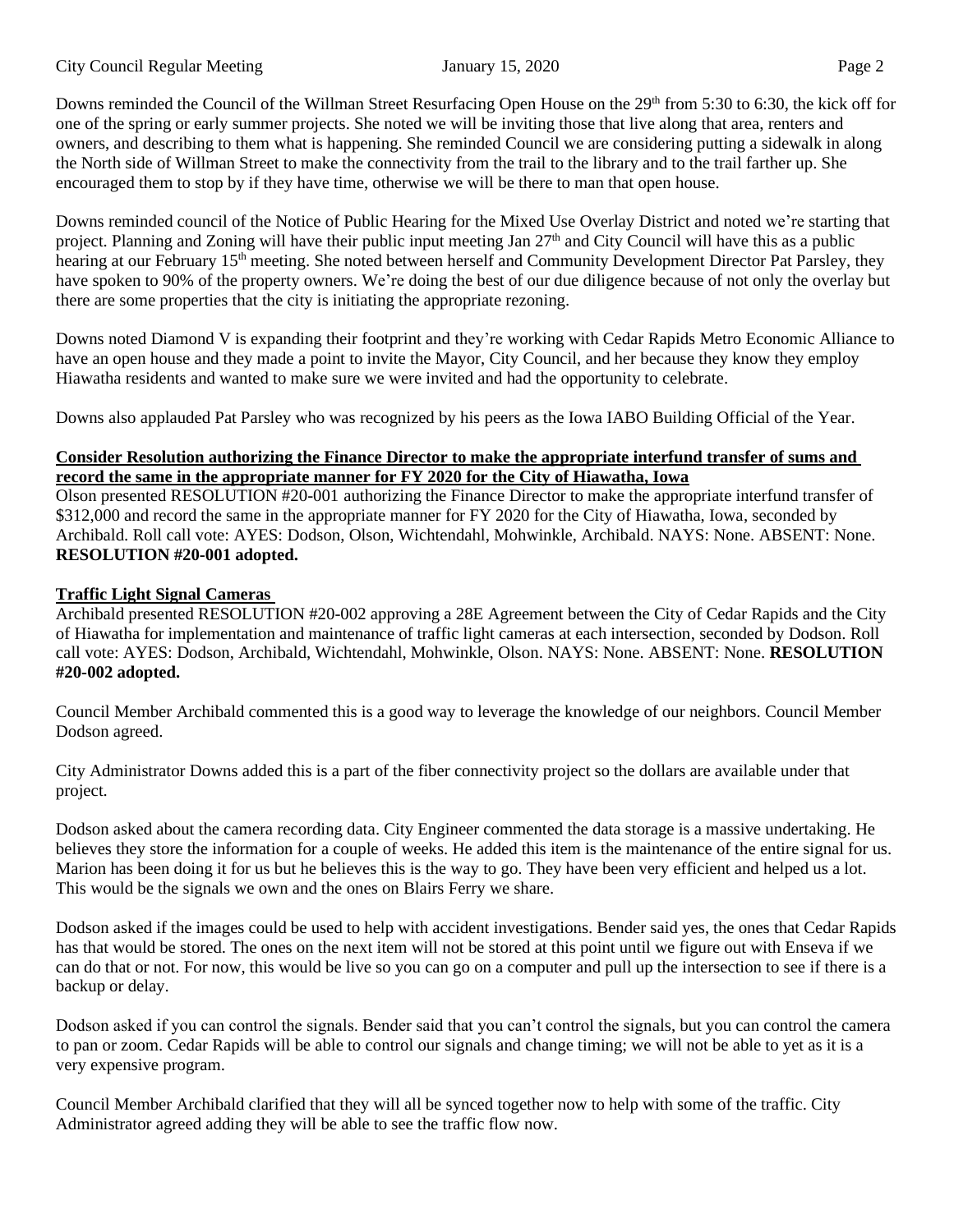Council Member Mohwinkle asked about timing the signals and cameras to record based on congestion. Bender noted that is a study you can do, like on Boyson we have traffic counts and we adjust the signals to try to anticipate the traffic counts. The controller does as much as it can and we have that in place now. This just gives us the chance to visually see what's going on. The next phase would be if we want to do any controlling or not. I think that will take a while because that's very expensive.

Council Member Wichtendahl clarified that we are not issuing tickets with this technology.

Archibald presented RESOLUTION #20-003 approving and authorizing staff to proceed with the purchase of six (6) traffic light cameras and one (1) switch with a cost not to exceed \$30,000 to provide observation of each intersection activity and control of traffic light timing, seconded by Dodson. Roll call vote: AYES: Mohwinkle, Olson, Archibald, Dodson, Wichtendahl. NAYS: None. ABSENT: None. **RESOLUTION #20-003 adopted.** 

# **Consider Resolution authorizing staff to proceed work with the City of Cedar Rapids to replace detection controls for the Blairs Ferry Road and Center Point Road Intersection**

Wichtendahl presented RESOLUTION #20-004 authorizing staff to proceed work with the City of Cedar Rapids to replace detection controls for the Blairs Ferry Road and Center Point Road Intersection in an amount not to exceed \$15,000, seconded by Archibald. Roll call vote: AYES: Olson, Wichtendahl, Dodson, Mohwinkle, Archibald. NAYS: None. ABSENT: None. **RESOLUTION #20-004 adopted.** 

# **Consider Resolution authorizing staff to proceed with the Site Study and Schematic Design Services Proposal Agreement with Solum Lang Architects for the Future Fire Station**

Dodson presented RESOLUTION #20-005 authorizing staff to proceed with the Site Study and Schematic Design Services Proposal Agreement with Solum Lang Architects in an amount of \$9,500 for the Future Fire Station, seconded by Archibald. Roll call vote: AYES: Wichtendahl, Mohwinkle, Archibald, Dodson, Olson. NAYS: None. ABSENT: None. **RESOLUTION #20-005 adopted.**

Council Member Dodson and Mayor Bennett commented on the price of \$9,500 as compared to the \$22,000. City Administrator Downs added that was kind of them to do.

Mayor Bennett asked if there was a time frame set up. Downs said they would get started as soon as we approve it. Dodson added they would finish by the end of February.

Council Member Olson asked Fire Chief Nesslage to comment on the bay square footage. Nesslage notes that in the proposal he talks about 3 acres and 25,000 square feet which is the high end and a starting point and we will need to be flexible and figure out what will work for us and what we can afford. We won't hold you to those numbers in his proposal, we want to move forward and see which lot is best and what will work. Downs added there is more conversation we will have as a full council in making future decisions. They're going to not only look at the lots and what we would need there but also what is appropriate in terms of size and not just meet our needs for today. Additionally, we don't just look at this type of project in terms of square footage but also how to man that staff wise. Council Member Archibald added he was also caught off guard by the 25,000 square foot. He noted whatever we do we need to be able to justify that with the citizens. Downs agreed and added they would be able to do that through this process.

# **18th Avenue PCC Widening Project**

Dodson presented RESOLUTION #20-006 approving Change Order #1 for an increase in cost in the amount of \$396 for 18th Ave PCC Widening Project, seconded by Wichtendahl. Roll call vote: AYES: Archibald, Wichtendahl, Dodson, Olson, Mohwinkle. NAYS: None. ABSENT: None. **RESOLUTION #20-006 adopted.** 

Wichtendahl presented RESOLUTION #20-007 approving Change Order #2 (balancing change order) for an increase in cost in the amount of \$2,648.04 for the 18th Ave PCC Widening Project, seconded by Olson. Roll call vote: AYES: Olson, Mohwinkle, Dodson, Archibald, Wichtendahl. NAYS: None. ABSENT: None. **RESOLUTION #20-007 adopted.** 

Dodson presented RESOLUTION #20-008 approving Final Pay Estimate #2 in the amount of \$0.00 for the 18th Ave PCC Pavement Widening Project, seconded by Wichtendahl. Roll call vote: AYES: Mohwinkle, Olson, Wichtendahl, Archibald, Dodson. NAYS: None. ABSENT: None. **RESOLUTION #20-008 adopted.**